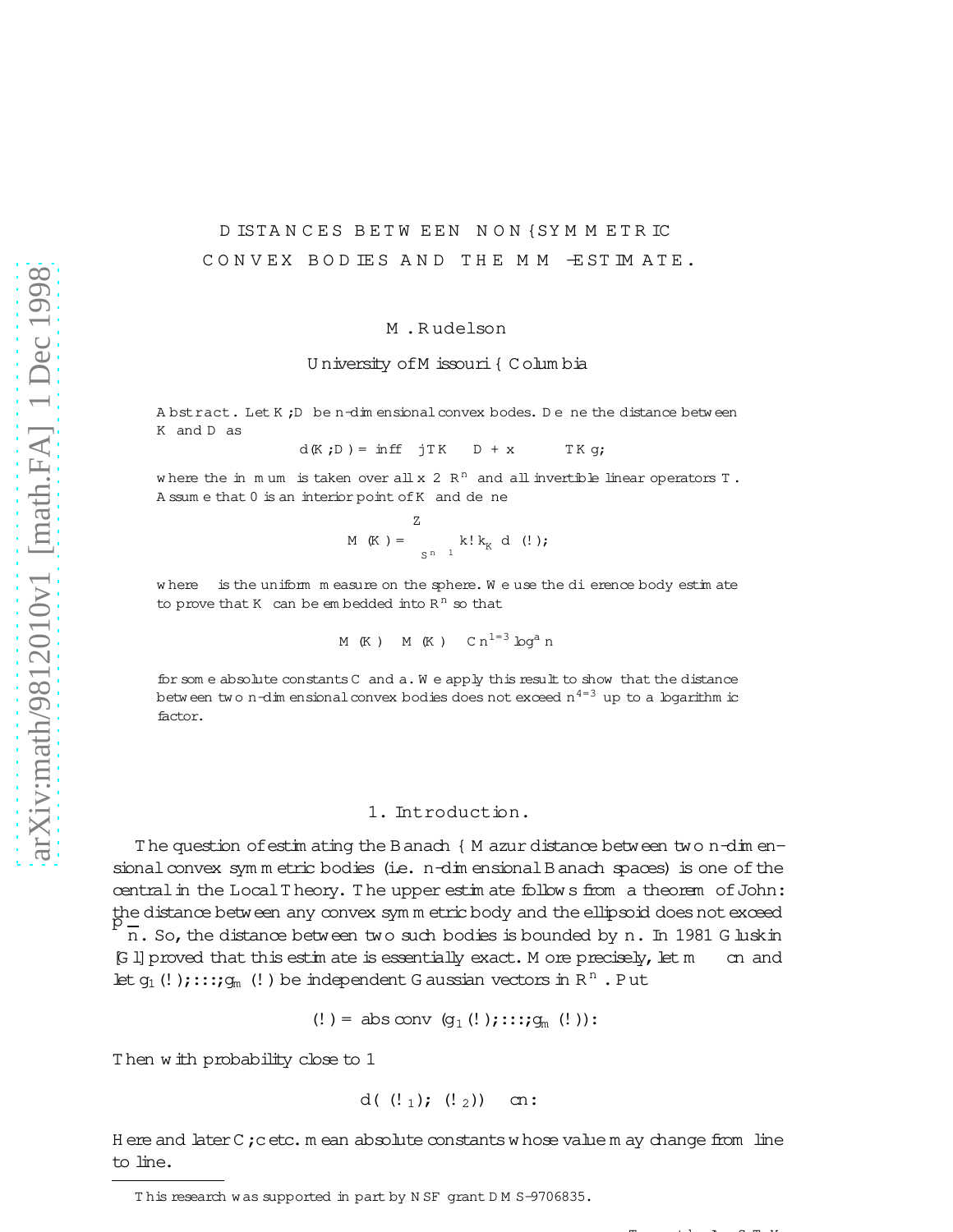The situation is entirely dierent if one considers general convex bodies, which are not necessary sym m etric. Since for such bodies the origin plays no special role, the de nition of the distance should be m odi ed to allow shifts. N am ely, the distance between n-dim ensional convex bodies K and D is

$$
d(K;D) = inff jTK D + x TK g;
$$

where the in  $m$  um is taken over all x 2  $R<sup>n</sup>$  and all invertible linear operators T.

By the theorem of John the distance between a convex body and an ellipsoid does not exceed n. This estim ate is exact: the distance between the simplex and the ball is exactly equal to n (actually the simplex is the only convex body having this property  $[P]$ ). So applying the John theorem tw ice we show that the distance between two convex bodies is bounded by  $\mathrm{n}^{2}$  . The lower estim ate is very far from this bound. No exam ples of non {symm etric bodies the distance between which is greater than C n are known. M oreover, Lassak [L] proved that if one of the bodies is symm etric then the distance is bounded by  $2n \quad 1$ , while if one of the bodies is a simplex, it is bounded by  $n + 2$ . For m cn one can de ne a non {sym m etric analog ofa G luskin body by

$$
\texttt{K} \;\; (!) = \; \texttt{conv}\left(\texttt{g}_1\left( ! \right);\texttt{::}{:}\texttt{g}_m\left( ! \right)\right)\texttt{:}
$$

T hen w ith probability close to 1

$$
K(\cdot) \quad \mathop{\longrightarrow}\limits^C_{n=1} B^n_2:
$$

This means that the distance between two such bodies is less than  $c^2$ n.

It will be show n below that the distance est in a te is related to the M  $M$  -est in ate. To form ulate this m ore precisely we have to introduce som e notation. D enote by  $d_K$  the Banach{M azur distance between K and the Euclidean ball. Let be the norm alized uniform m easure on the sphere and let

$$
M(K) = \sum_{S^{n-1}} k! k_{K} d(!) ; \qquad M(K) = M(K) :
$$

Here k  $k$  m eans the M inkow ski functional of K and K = fx 2 R<sup>n</sup> jhx; yi 1 for all  $\stackrel{\sim}{y}$  2 K g is the polar of K . D enote by g a standard G aussian vector in R<sup>n</sup>. De ne the '-functionalby

$$
`\leftarrow{\mathbb{K}}\left.\right)=\right.\mathrm{E}~\mathrm{kgk}_{_{\mathrm{K}}}\right.\,:
$$

A n easy and wellknow n com putation show s that

$$
\frac{1}{p-1} \quad (K) \quad M(K) \quad n \frac{1}{p-1} \quad (K);
$$

where  $n!$  1 when  $n!$  1. D enote also by  $K_x$  a shift of K:

$$
K_x = K \quad x:
$$

Fora convex sym m etric body B consider

$$
R(B) = \inf_{T} M(TB) \quad M(TB);
$$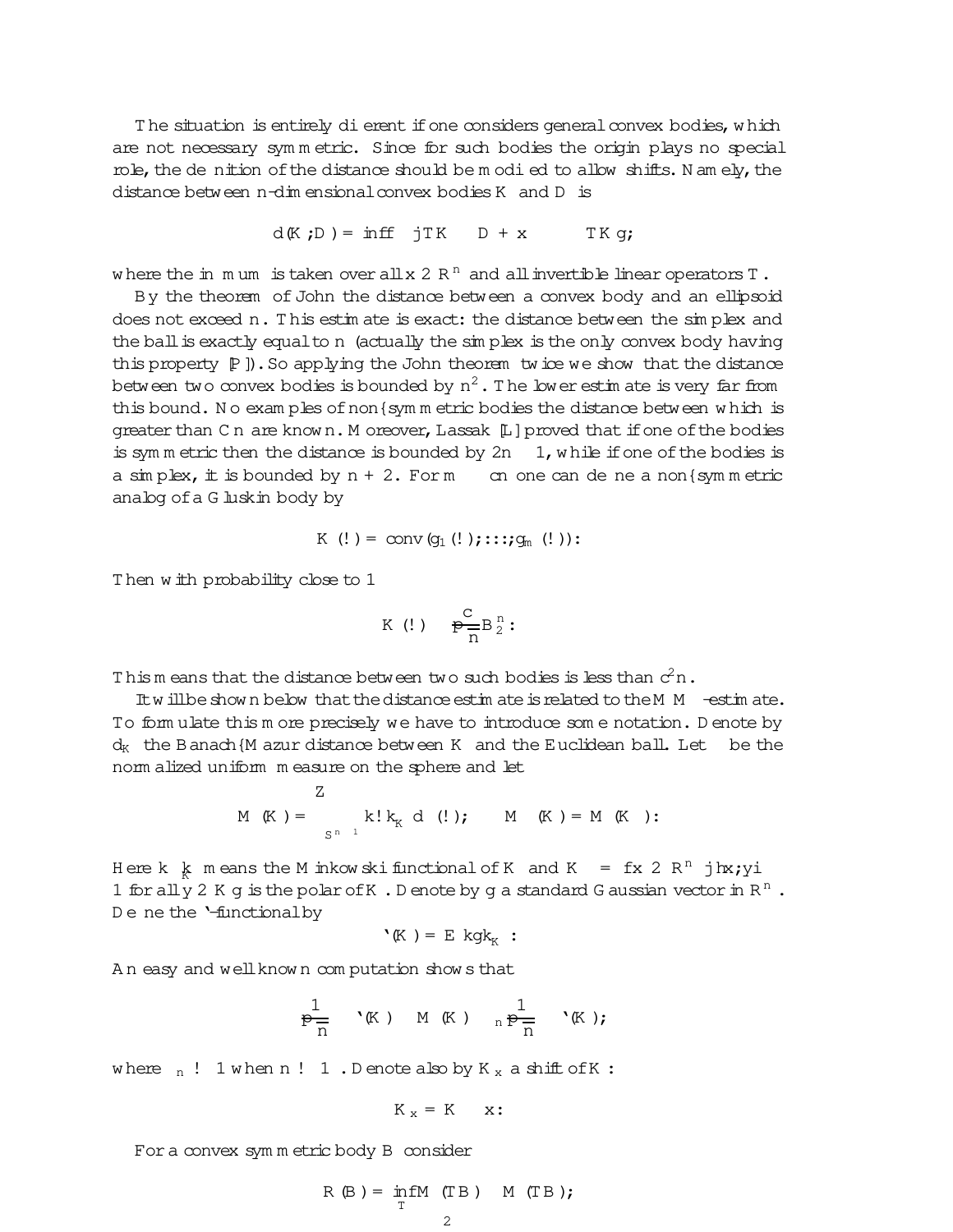where the in mum is taken over all invertible a ne transform ations T. This quantity plays a fundam ental role in the Local Theory  $[M -S]$ ,  $[P]$ . In particular, proofs of the Q uotient Subspace T heorem, Inverse Santalo and B runn {M inkow ski inequalities are based upon the following estimate  $[P, p, 20]$ 

$$
R(B) \quad C \log d_B:
$$

This estimate was proved by Pisier. His proof uses a result of Figieland Tom czak { Jaeqem ann  $[F - T]$ , stating that R $(B)$  is controlled by the norm of the R adem acher projection in  $L_2(\mathbb{R}^n; k \, k)$ .

This approach cannot be generalized to the non {sym m etric convex bodies, since the nom of the Radem acher projection can be much bigger. For example for an n-dim ensional simplex  $n$  this norm is at least n=2, while

$$
cbqn R(\gamma)
$$
 C  $bqn$ :

U sing a m odi ed de nition of the R adem acher projection, B anasczyk, L itvak, P a jor and Szarek  $\beta$ -E-S] proved that for any n-dim ensional convex body K

$$
R(K) \quad C^{\mathcal{D}}\overline{n}:
$$

We shall consider a dierent approach here. We shall inscribe a given body into som e convex symm etric body for which we have a good M M - estim ate and compare M and M using the comparison of the volumes. U sing the volume estimates for the sections of the dierence body  $\mathbb R$  ] we obtain the following results.

Theorem 1. Any n-dim ensional convex body K m ay be embedded in  $R^n$ , so that for every " > 0 there exists a subspace E R<sup>n</sup> of dim ension at least  $(1 \t m)n$  such that

$$
M(K) \quad 1
$$

and

$$
M(K \setminus E) = \frac{1}{N} \quad \log d_K:
$$

 $W \in W$ ill write X Y if there exist absolute constants C; a such that X  $C Y$  $(\log \AA)$ 

Remarks.

- 1. The Q uotient Subspace theorem for convex symmetric bodies is based on the M M -estimate. However, the proof of it shows that it is enough to have an  $M$   $M$  -estimate only for a subspace of a small codimension, as in Theorem 1.
- 2. An estimate similar to Theorem 1 was also proved by Litvak and Tom czak-Jaegem ann  $[L + T]$  by a dierent method. N am ely, they proved that under the assum ptions of Theorem 1 there exists a subspace E such that

M (K \ E ) M (K ) C (") R (K K ) R (K \ K )  $C^{(n)}$   $\log^2(1 + d_K)$ ;

where C (") and C  $^0$  (") depend on " only.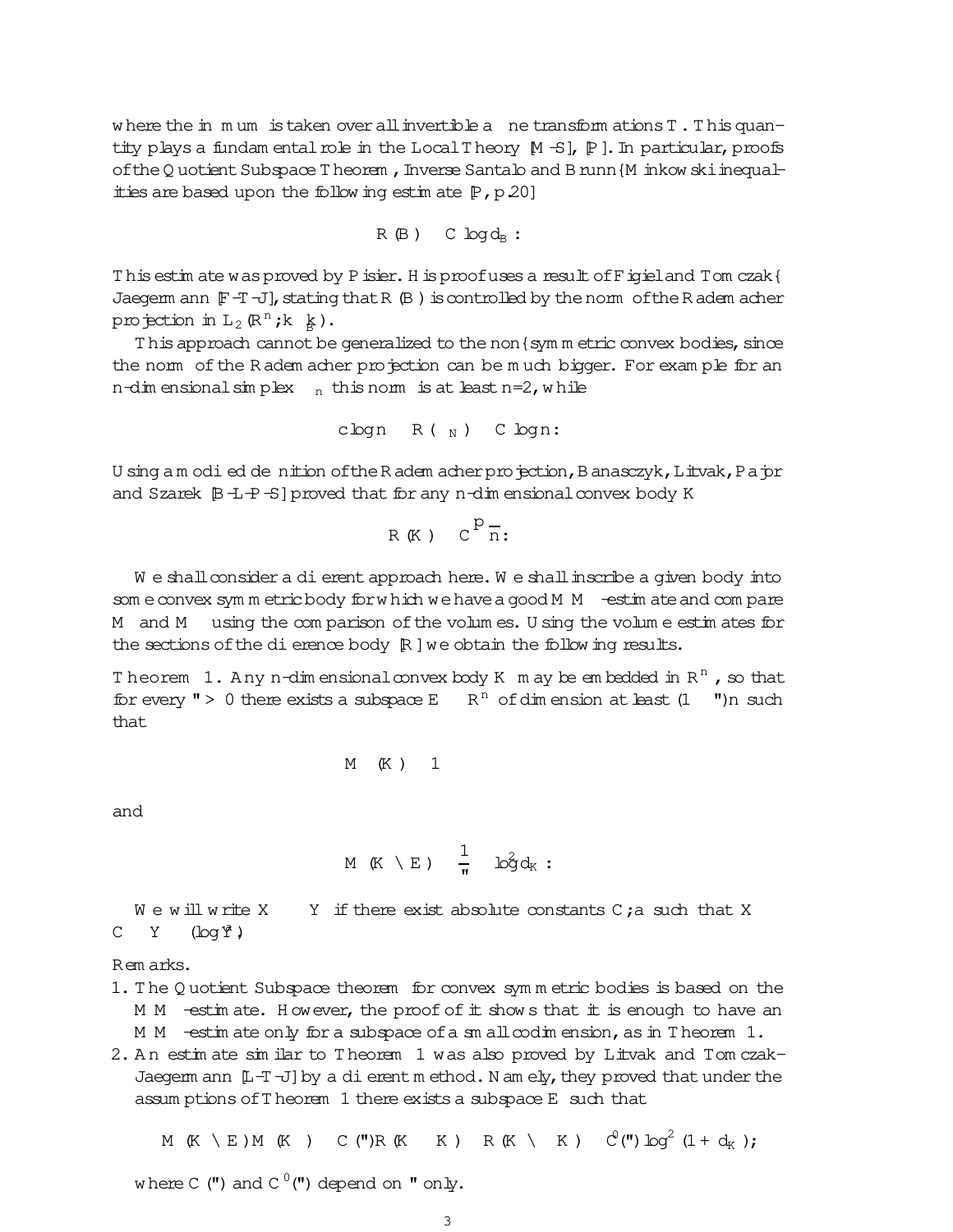Theorem 2. Any n-dimensionalconvex body K m ay be embedded in  $R^n$  , so that

$$
\text{M} \ \ (\text{K} \ \text{)}\text{M} \ \ (\text{K} \ \text{)} \quad \text{n}^{1=3}:
$$

T he proof of T heorem s 1 and 2 consists of several steps. First, we show in Section 2 that the sym m etrization of a convex body by taking it absolutely convex hull does not a ect its volum e signi cantly. A s a byproduct of this observation we obtain the existence ofan M -ellipsoid forgeneralconvex bodies.T hen in Section 3 we prove that two bodies w hose volum es are close possess a section on w hich their '-functionals are close.

In Section 4 we use this fact to prove that the M M -problem can be reduced to the estim ate of the volum es of sections of the dierence body. By the dierence body ofa given convex body K we m ean

$$
K \tK = fx \t y jx; y 2 K g:
$$

Then to prove Theorem 1 we apply the following result  $[R]$ .

Theorem  $3$ . Let K  $R<sup>n</sup>$  be a convex body and let F  $R<sup>n</sup>$  be an m-dimensional subspace. Then

vol((K K) \ F) 
$$
C^m \cdot^m (m;n)
$$
  $\underset{x2R^n}{\text{supvol}} (K \setminus (F + x))$ ;

where

$$
m(m; n) = m \ln \frac{n}{m}; \frac{p}{m} = 1
$$

Since ' $(m; n)$   $n^{1=3}$ , we have the following immediate Corollary, which will be used to prove T heorem 2.

C orollary 1. Let  $K$   $R^n$  be a convex body and let  $F$   $R^n$  be an  $m$  -dimensional subspace. Then

> vol((K  $K$ ) \F) C  $h^{=3}$   $\overline{m}$ sup x2 R<sup>n</sup> vol $(K \setminus (F + x))$ :

A lso in Section 4 we derive from T heorem 1 the Q uotient Subspace T heorem for general covex bodies. M ore precisely, applying T heorem 1 and an iteration argum ent sim ilar to  $[P,$  C hapter 8], we obtain the follow ing

Theorem 4. Let K be a convex body in  $R^n$ . Then for any " > 0 there exist linear subspaces  $E_2$   $E_1$   $R^n$  such that dim  $E_2$  > (1  $\blacksquare$ )n and for a body  $D = P_{E_2}$  (K \ E<sub>1</sub>) one has

$$
d_D \quad \frac{1}{\mathbf{u}_2}:
$$

Rem ark. It follow s from the proof of Theorem 4 that the position of the origin is not im portant here. In particular, one can assum e that the origin coincides with the center ofm ass ofK .

In Section 5 we show that the distance between two convex bodies can be estim ated in term s of M  $\,$  . M ore precisely, we prove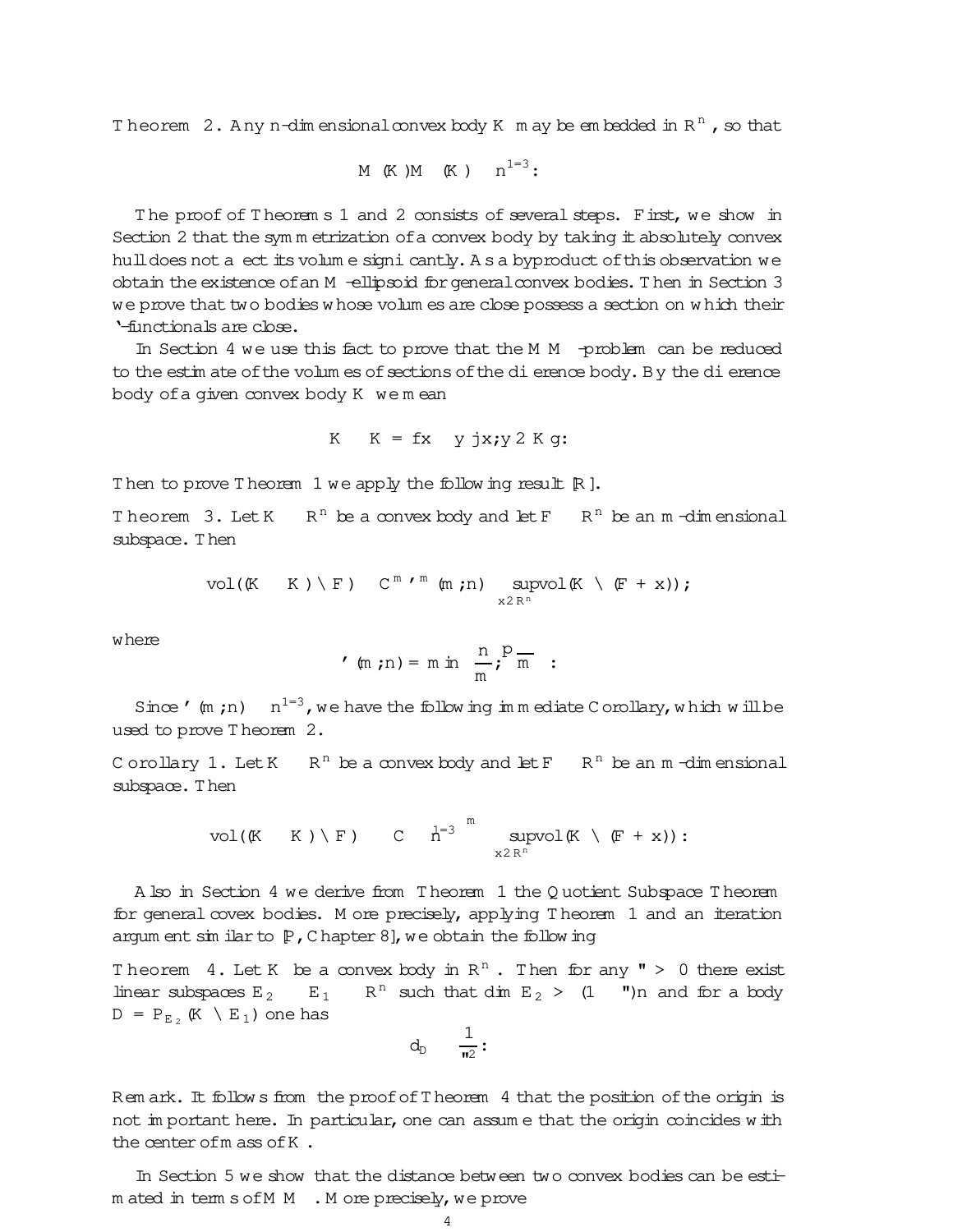Theorem 5. Let K and D be n-dim ensional convex bodies. Then

$$
d(K;D)
$$
 Cn  $\overline{p}$   $\overline{p}$  M (K)M (K) + M (D)M (D) :

C om binig T heorem  $s$  2 and  $5$ , we obtain the following

p

C orollary 2. Let K and D be n-dim ensional convex bodies. Then

$$
d(K;D) \quad n^{4=3}
$$

Acknowledgm ent. I would like to thank E.G luskin and A.Litvak for helpful rem arks.

2. V olum e estim ates.

R ecall that for any convex body K there is a unique point  $s \, 2 \,$ K such that for any point z in the interior of K

$$
\text{vol}(\mathbb{K}_x) \quad \text{vol}(\mathbb{K}_z):
$$

This point is called the Santalo point of K.

Lem m a 1. Let K be an n-dim ensional convex body and suppose that 0 is the Santalo pointofK . Then

$$
\frac{\text{vol}(\text{conv }(K; K))}{\text{vol}(K \setminus (K))} \xrightarrow{1=n} C:
$$

Proof. U sing a dierence body inequality due to R ogers and Shephard  $[R - S]$ , we obtain that

$$
\frac{\text{vol}(\text{conv }(\mathbb{K} ; K))}{\text{vol}(\mathbb{B}_2^n)} \xrightarrow{1=n} \frac{\text{vol}(\mathbb{K} K)}{\text{vol}(\mathbb{B}_2^n)} \xrightarrow{1=n} C \frac{\text{vol}(\mathbb{K})}{\text{vol}(\mathbb{B}_2^n)} \xrightarrow{1=n}:
$$

N ow applying consecutively Santalo [S,p.421]R ogers{Shephard and inverse Santalo  $[P, p.100]$  inequalities, we show that the quantity above does not exceed

$$
C \quad \frac{\text{vol}(K)}{\text{vol}(\mathbb{B}_2^n)} \quad \begin{array}{ccc} & \text{vol}(K + (K)) & \text{lim} \\ & & \text{vol}(\mathbb{B}_2^n) \end{array} \quad \begin{array}{ccc} & \text{vol}(K \setminus (K)) & \text{lim} \\ & & \text{vol}(\mathbb{B}_2^n) \end{array}.
$$

The existence of an M -ellipsoid for a convex body immediately follows from Lem m a 1. M ore precisely, for any convex body  $K$  R<sup>n</sup> there exists an ellipsoid  $E$  R<sup>n</sup> such that

$$
\frac{\text{vol}(K + E)}{\text{vol}(K \setminus E)} \frac{\text{vol}(K + E)}{\text{vol}(K \setminus E)} \frac{1-n}{C}
$$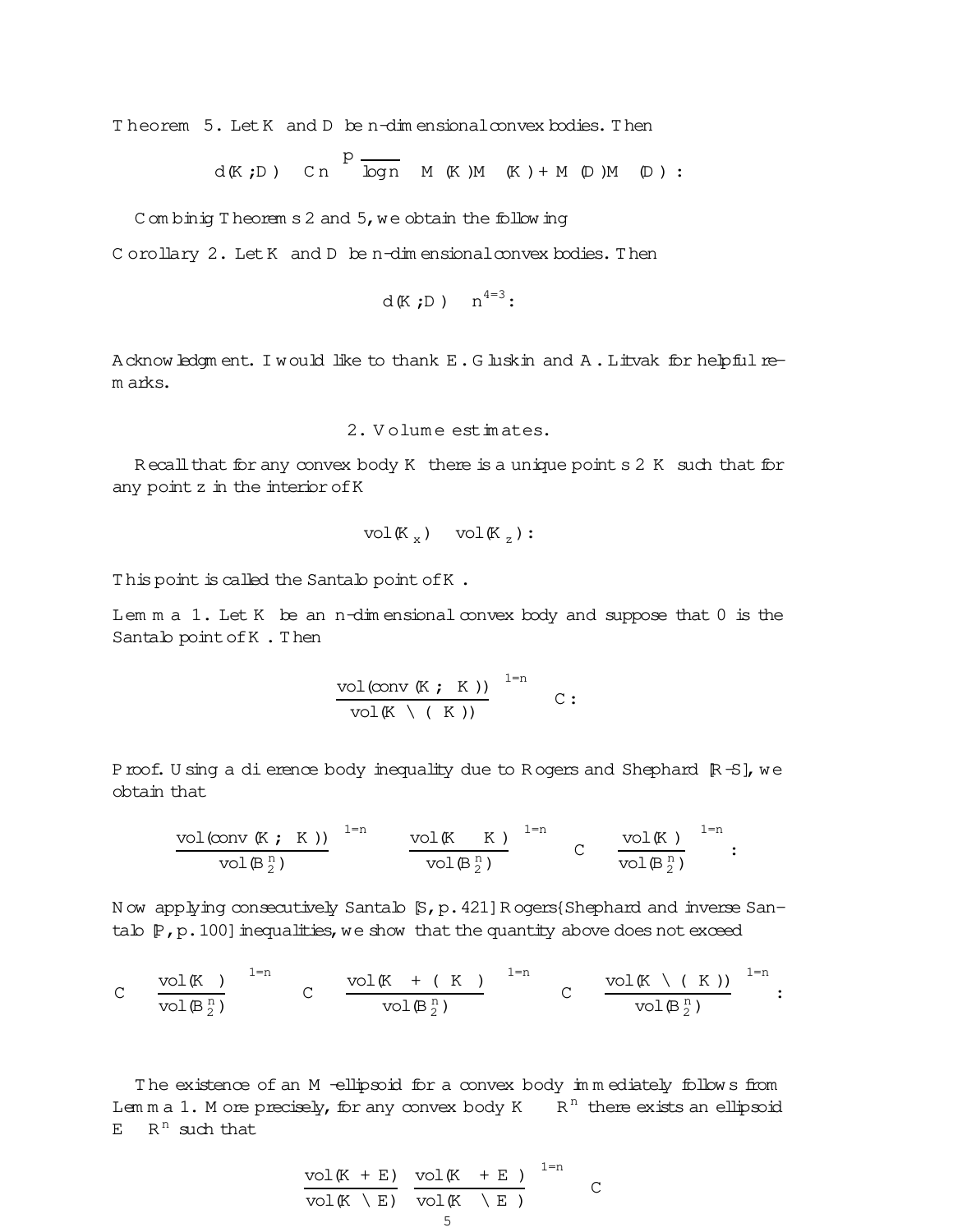T his rem arkable result was proved by M ilm an for sym m etric bodies. IfK is nonsym m etric, assum e that 0 is the Santalo point of K and let E be an M -ellipsoid of  $D = K \setminus (K)$ . Then Lem m a 1 im plies that the covering num ber

N (K K;D) 
$$
2^n \frac{\text{vol}(K K)}{\text{vol}(D)}
$$
 C<sup>n</sup>:

So,

$$
\frac{\text{vol}(K + E)}{\text{vol}(K \setminus E)} \quad \frac{\text{vol}(K \setminus K) + E)}{\text{vol}(K \setminus (K) \setminus E)} \quad \frac{\text{vol}(K \setminus (K) \setminus E)}{\text{vol}(K \setminus (K) \setminus E)} \quad \frac{\text{vol}(K \setminus (K)) + E}{\text{vol}(K \setminus (K) \setminus E)} \quad \frac{\text{vol}(K \setminus (K)) + E}{\text{vol}(K \setminus (K) \setminus E)} \quad \frac{\text{vol}(K \setminus (K)) + E}{\text{vol}(K \setminus (K) \setminus E)} \quad \frac{\text{vol}(K \setminus (K)) + E}{\text{vol}(K \setminus (K) \setminus E)} \quad \frac{\text{vol}(K \setminus (K)) + E}{\text{vol}(K \setminus (K) \setminus E)} \quad \frac{\text{vol}(K \setminus (K)) + E}{\text{vol}(K \setminus (K) \setminus E)} \quad \frac{\text{vol}(K \setminus (K)) + E}{\text{vol}(K \setminus (K) \setminus E)} \quad \frac{\text{vol}(K \setminus (K)) + E}{\text{vol}(K \setminus (K) \setminus E)} \quad \frac{\text{vol}(K \setminus (K)) + E}{\text{vol}(K \setminus (K) \setminus E)} \quad \frac{\text{vol}(K \setminus (K)) + E}{\text{vol}(K \setminus (K) \setminus E)} \quad \frac{\text{vol}(K \setminus (K)) + E}{\text{vol}(K \setminus (K) \setminus E)} \quad \frac{\text{vol}(K \setminus (K)) + E}{\text{vol}(K \setminus (K) \setminus E)} \quad \frac{\text{vol}(K \setminus (K)) + E}{\text{vol}(K \setminus (K) \setminus E)} \quad \frac{\text{vol}(K \setminus (K)) + E}{\text{vol}(K \setminus (K) \setminus E)} \quad \frac{\text{vol}(K \setminus (K)) + E}{\text{vol}(K \setminus (K) \setminus E)} \quad \frac{\text{vol}(K \setminus (K)) + E}{\text{vol}(K \setminus (K) \setminus E)} \quad \frac{\text{vol}(K \setminus (K) + E}{\text{vol}(K \setminus (K) \setminus E)} \quad \frac{\text{vol}(K \setminus (K) + E}{\text{vol}(K \setminus (K) \setminus E)} \quad \frac{\text{vol}(K \setminus (K) +
$$

By the inverse Santalo inequality, we have

$$
\frac{\text{vol}(K + E)}{\text{vol}(K \setminus E)} \quad \frac{\text{vol}((K \setminus (K)) + E)}{\text{vol}(K \setminus K) \setminus E)} \quad \frac{\text{vol}(K \setminus (K)) + E}{\text{vol}(K \setminus (K) \setminus E)} \quad \frac{\text{vol}(K \setminus (K))}{\text{vol}(K \setminus (K) \setminus E)} \quad \text{C}
$$

Rem ark. Lem m a 1 and the existence of the M -ellipsoid were independently proved by  $M$  ilm an and Pa $\pi$   $M$   $+$  ].

3. M -estim ates for sm all sections.

To prove T heorem s 1 and 2 we shall compare M and M of a general convex body w ith those of certain sym m etric bodies. First notice that if

 $B = K$  K;  $D = K \setminus (K);$ 

then

$$
\frac{1}{2}M \quad (B) \quad M \quad (K) \quad M \quad (B):
$$

By duality we have

$$
\frac{1}{2}M \quad \text{(D)} \quad M \quad \text{(K)} \quad M \quad \text{(D)}:
$$

We shall linearly embed B and thus K into  $R^{\,n}$  so that

$$
M \quad (B) M \quad (B) \quad R \quad (B) :
$$

N ow it is enough to compare M  $(B)$  w ith the m inimum of M  $(K_x)$  over all shifts.

By Lem m a 1 the volum e ofD is ofthe sam e order as that ofB . H owever the volum e estim ate alone is not enough to conclude that  $M$  ( $D$ ) and  $M$  ( $B$ ) are of the sam e order. Indeed, consider the follow ing convex sym m etric bodies B; D  $R^{n+1}$ :

$$
B = B_2^{n} + [e_{n+1}; e_{n+1}]; \qquad D = B_2^{n} + [2^{n} e_{n+1}; 2^{n} e_{n+1}];
$$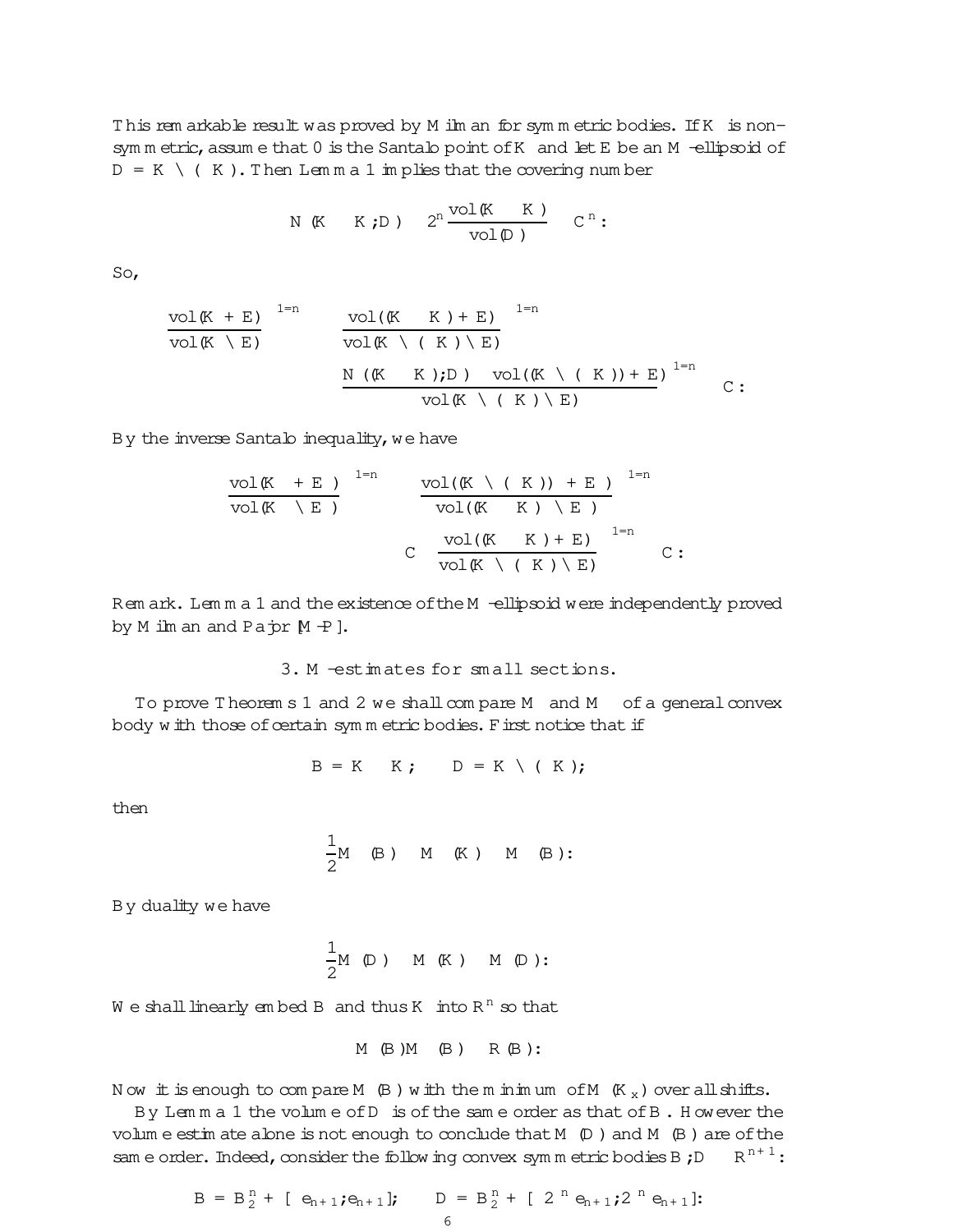T hen

$$
\frac{\mathrm{vol}(\mathbb{B}\,) }{\mathrm{vol}(\mathbb{D}\,) } \, \, \overset{1=(n+1)}{=} \, 2^{n=(n+1)} < \, 2 \, \mathbf{:}
$$

H owever,

$$
M \t (B) \t 1;
$$

w hile

$$
M(D) = \frac{1}{p-1} E kg k \frac{1}{p-1} E k_{n+1} k_{n} = \frac{r-1}{2} \frac{2^{n}}{p-1};
$$

where is a norm alrandom variable.

N evertheless, it turns out that two convex sym m etric bodies of approxim ately the sam e volum e possess a large section on w hich their M -s are close enough. M ore precisely, we prove the following

Lem  $m a 2$ . Let  $D$  B be  $m$  -dim ensional convex symm etric bodies, such that

$$
\frac{\mathrm{vol}(\mathbb{B})}{\mathrm{vol}(\mathbb{D})} \quad \xrightarrow{1=m} \quad \mathbb{A}:
$$

Then for any  $a < 1$  there exists a subspace  $E$   $R^m$ ; dim  $E$  am, such that

$$
M \text{ } (\mathbb{D} \setminus E) \quad \xrightarrow{\mathbb{C}}_{\overline{a}} \quad R \text{ } (\mathbb{D}) \quad A \quad M \text{ } (\mathbb{B} \setminus CA \quad M \text{ } (\mathbb{B})) \quad M(\mathbb{B}) \quad \xrightarrow{a = (1 \ a)}:
$$

Rem ark. Later we shall choose a so that  $CA \cap (B) \cap (B)$  $a=(1 a)$  $\mathtt{C}$  .

Proof. Let S be an operator such that

$$
M(SD) R(D); M(SD) = 1:
$$

W ithout loss of generality, we m ay assume that S is self{adjoint. Let  $T = id +$ M (D ) S. T hen

(1) 
$$
M(TD) = \frac{M(SD)}{M(D)} + \frac{R(D)}{M(D)}
$$
;  
\n $M(TD) = M(D) + M(D) + M(SD) = 2M(D)$ 

By the inequality of U rysohn  $[P, p.6]$ and the inverse Santalo inequality, we get

$$
\begin{array}{llll}\n\text{vol(TD)} & ^{1=m} & \\ \hline\n\text{vol(B)} & & \\ \hline\n\text{vol(B)} & & \\ \hline\n\text{vol(B)} & & \\ \hline\n\text{vol(B)} & & \\ \hline\n\end{array}\n\quad\n\text{M} \quad\n\text{(TD)}\n\quad\n\text{vol(B)} \quad ^{1=m} \quad \text{C} \quad\n\text{M} \quad\n\text{(B)}:
$$

H ence,

$$
(\det T)^{1=m} = \frac{\text{vol}(TD)}{\text{vol}(D)} = \frac{\text{vol}(TD)}{\text{vol}(B_{2}^{m})} \frac{\text{vol}(B_{2}^{m})}{\text{vol}(B)} \frac{\text{vol}(B)}{\text{vol}(D)}^{1=m}
$$
  
2M (D) M (B) A: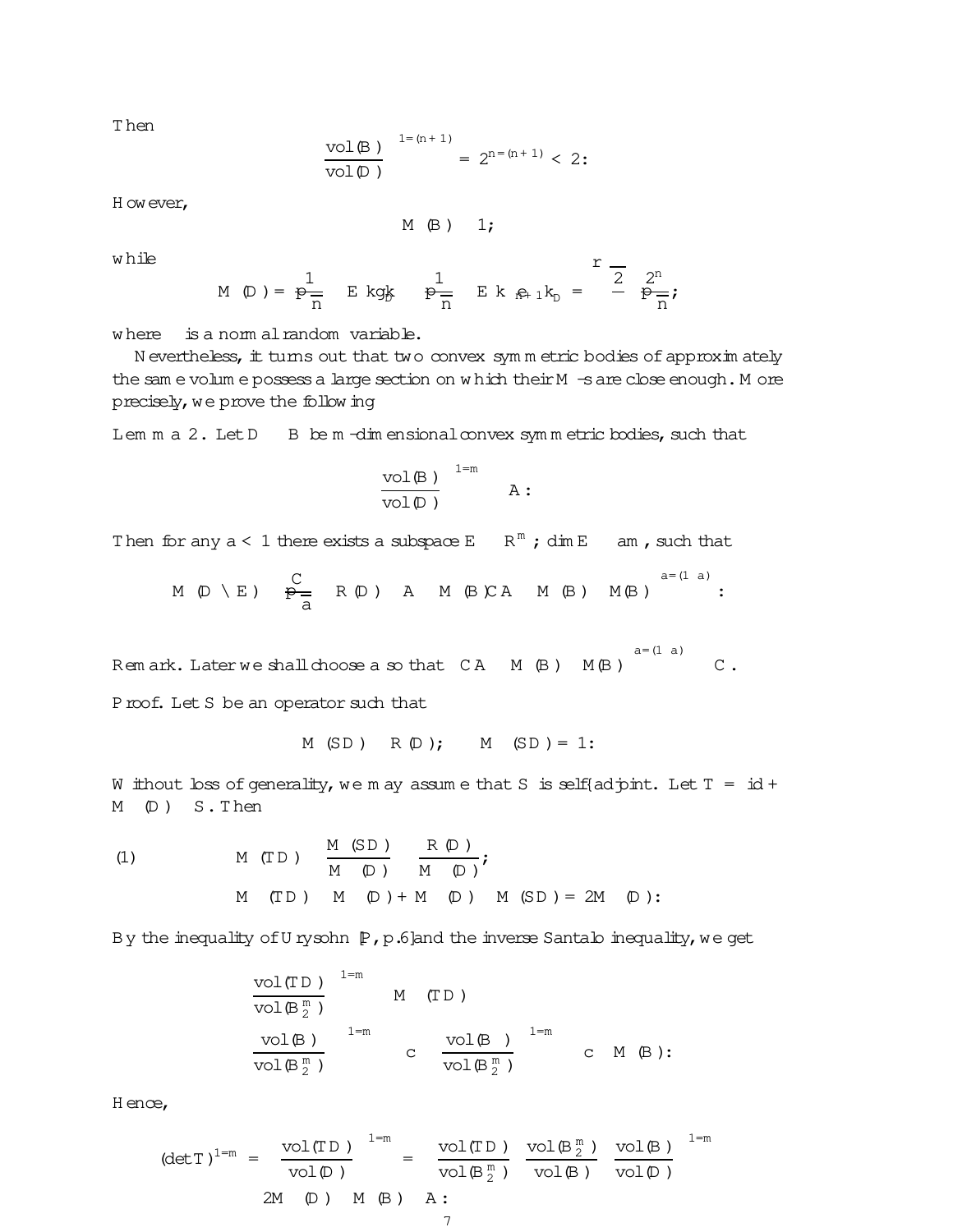Since all the eigenvalues of T are greater than 1, there exists an invariant subspace  $E$  of  $T$  of  $dim$  ension at least am , such that

(2) 
$$
kT \t{b} k
$$
 2M (D) M (B)  $\t{b}^{\frac{1}{1-a}}$ :

R ecall that  $g_E$  be the standard G aussian vector in E.W e have

M (D \ E) 
$$
\frac{1}{\dim E}
$$
 E kg k<sub>D</sub> =  $\frac{1}{\dim E}$  E kT<sub>Ej</sub> g<sub>E</sub> k<sub>T<sub>D</sub></sub>  
\nRT  $\frac{1}{\dim E}$  E kg k<sub>D</sub>  $\frac{p}{\dim E}$  kT<sub>Ej</sub>k M (TD):

Then  $(1)$  and  $(2)$  im  $p\frac{1}{Y}$  that

M (D \ E) 
$$
\frac{1}{\overline{P_{\overline{a}}}}
$$
 2M (D) M (B)  $A^{\frac{1}{1-a}} \frac{R (D)}{M (D)}$   
 $\frac{C}{\overline{P_{\overline{a}}}}$  R (D) A M (B) C A M (B) M (D)  $A^{a=(1-a)}$ :

The statem ent of Lemma 2 follows now from  $M$  (D)  $M$  (B).

Later  $\pm$  w ill be m ore convenient to use  $\kappa$  ) and  $\kappa$  ) instead of M  $(K)$  and M (K). W ith these param eters the statem ent of Lem m a 2 can be reform ulated as follow s:

(3)  $\forall \mathbb{D} \setminus E$  ) C R  $\mathbb{D}$  ) A  $\forall \mathbb{B} \setminus E$   $\forall \mathbb{B} \neq m$ a=(1 a) :

Lem m a 3. Let Q be a convex body and let B be convex symmetric body in  $R^m$  . A ssum e that Q B and

$$
\frac{\text{vol}(\mathbb{B})}{\text{vol}(\mathbb{Q})} \qquad \qquad \mathbb{A}:
$$

Then there exists a subspace  $F = R^m$ ,

$$
\dim\ F\qquad \frac{m}{\log\left(\mathbb{A}\ \cdot\, \langle\mathbb{B}\ \rangle\ \cdot\, \langle\mathbb{B} = m\ \rangle}
$$

and a shift  $Q_x = Q$  x such that

$$
`Q_x \setminus F) \quad CA \quad log\varrho \quad `B):
$$

Proof. Lety  $2 \nQ$  be a point such that the m inim um for the distance from  $Q$  u to an ellipsoid w ith the center at the origin is attained for  $u = y$  and let z be a Santalo point of Q. Put  $x = (y + z)=2$  and denote  $D = Q_x \setminus (Q_x)$ . Put  $x = (y + z)=2$ . T hen

$$
d_{Q_{x}\setminus (Q_{x})} \quad 3d_{Q}
$$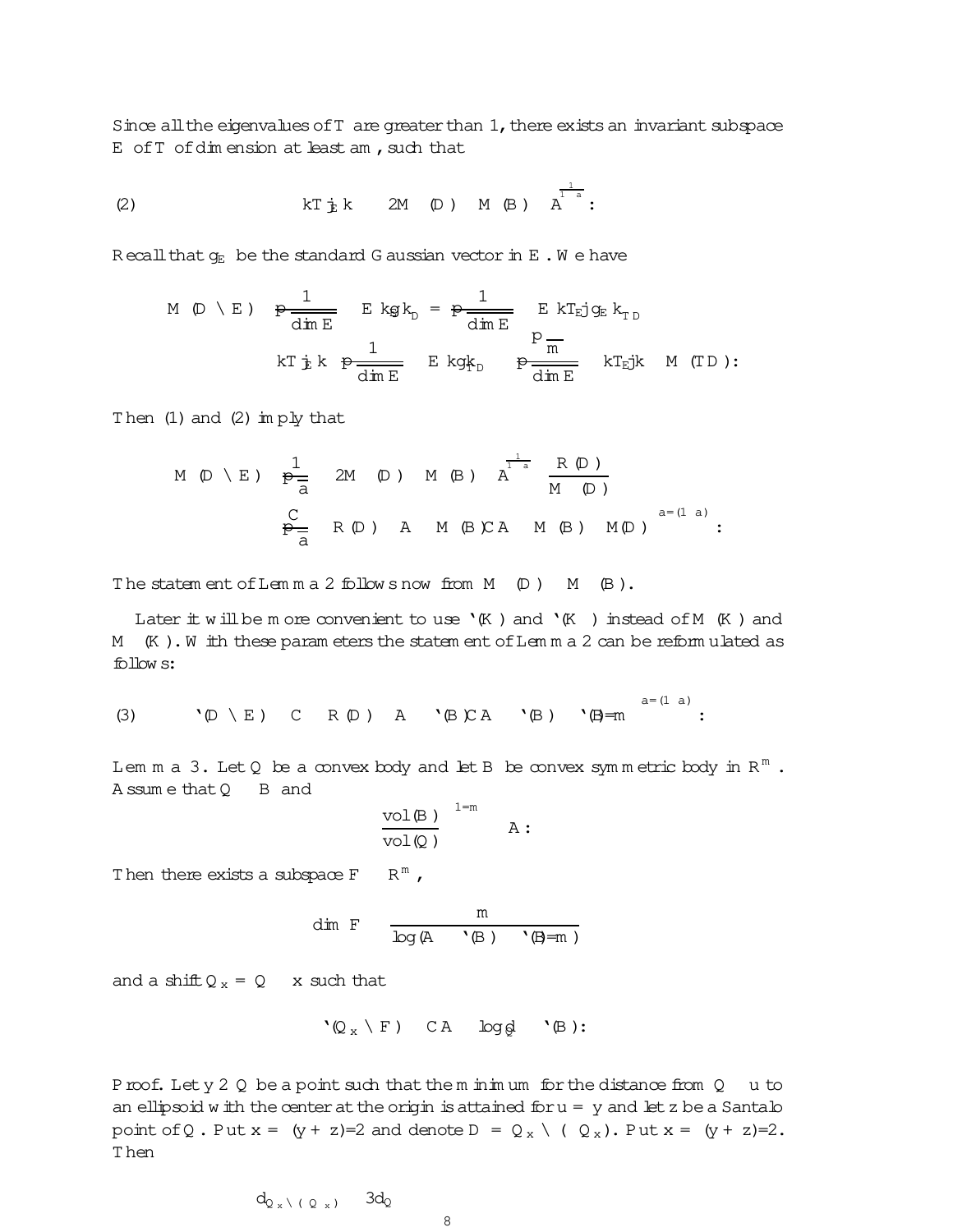and by Lem m a 1

$$
\frac{\mathrm{vol}(\beta)}{\mathrm{vol}(\mathbb{Q}_x \setminus (\mathbb{Q}_x))} \quad \frac{\mathrm{vol}(\beta)}{\mathrm{vol}(\mathbb{Q})} \quad \frac{\mathrm{vol}(\mathbb{Q})}{\mathrm{vol}(\mathbb{Q}_x \setminus (\mathbb{Q}_x))} \quad \frac{\mathrm{vol}(\mathbb{Q})}{\mathrm{vol}(\mathbb{Q}_x \setminus (\mathbb{Q}_x))} \quad \text{CA:}
$$

Put

$$
a = \frac{1}{\log A \quad \text{`B)} \quad \text{`B=m}}
$$

and  $app\psi(3)$ . Since

A 
$$
^a = (1 \text{ a})
$$
  
A  $^b(B)$   $^b = m$   $^a = (1 \text{ a})$  C;

we have that

$$
`@_{x} \ F) \qquad `@ \ F) \qquad CR @) \qquad A \qquad `B):
$$

The statem ent of the Lem m a follow s now from a theorem of P isier, since

$$
R(D) \quad C \log d_D \quad C \log d_Q:
$$

To prove T heorem 2 we need also the follow ing estim ate for sm alldim ensions.

Lem m a 4. Let K be an n-dim ensional convex body. For any subspace F  $R<sup>n</sup>$ there exists a shift K $_{u}$  such that

$$
`\left(\mathbb{K}\right._{u}\setminus\mathbb{F})\quad 2\left(\dim\,\mathbb{F}\right)^2\quad`\left(\mathbb{K}\quad\mathbb{K}\right):
$$

Proof. Let dim  $F = m$  and let  $e_1$ ;::; $e_m$  be an orthonorm albasis of F. D enote  $F_i =$  span  $(e_i)$ . We have that

$$
P_{F,j}g_{K,K} = \sum_{j=1}^{K} \frac{1}{2} X^{n}
$$
  $\sum_{j=1}^{K} P_{F,j} g_{K,K} = \sum_{j=1}^{K} \frac{1}{2} X^{n}$ 

Notice that  $ke_jk_{K-K}$  = 1=m axkx yk<sub>2</sub>, where the maximum is taken over all x;y 2 K such that x y is parallel to  $e_j$ . Suppose that the m aximum above is attained for the points  $x_j$ ;  $y_j$  2 K and put  $u_j$  = 1=2( $x_j$  +  $y_j$ ). Then

$$
ke_jk_{K_{u_j}}
$$
  $\frac{1}{kx_j u_jk_2} = 2 \frac{1}{kx_j y_jk_2} = 2 k g k_{K_{K_{K}}}$ :  
Let  $u = 1=m$   $\int_{j=1}^{P} u_j$ . Then  $K_u \setminus F_j$   $1=m (K_{u_j} \setminus F_j)$ , so

'(K <sup>u</sup> \ F ) mX j= 1 '(K <sup>u</sup> \ Fj) m mX j= 1 '(K <sup>u</sup><sup>j</sup> \ Fj)= m mX j= 1 r 2 kejk<sup>K</sup> <sup>u</sup> <sup>j</sup> 2m mX j= 1 r 2 kejk<sup>K</sup> <sup>K</sup> 2m <sup>2</sup> '((K K )\ F ):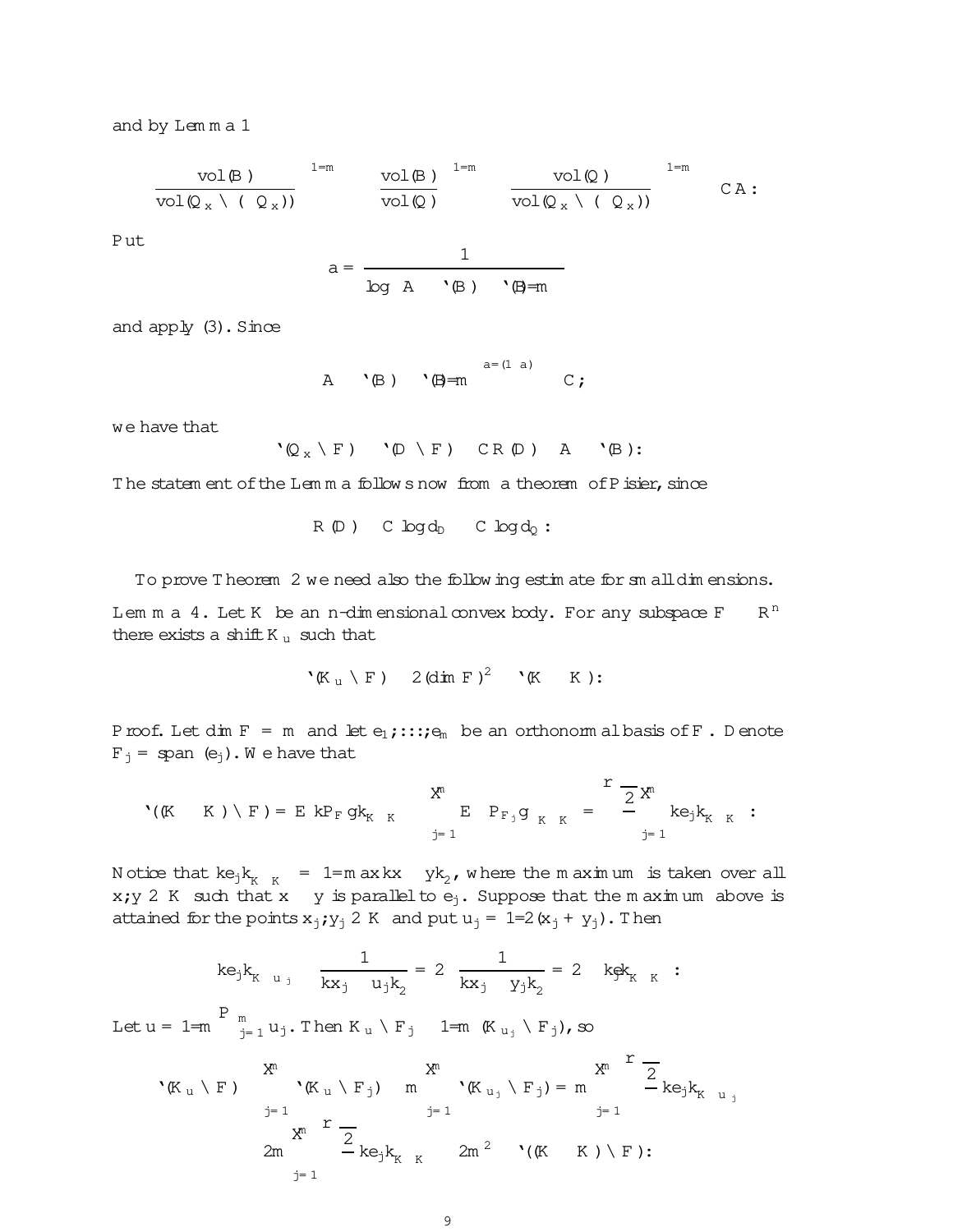# 4. Proof of the M M estimates.

A ssum e that the body  $K$  is embedded into  $R^n$  so that

(4) 
$$
(K \ K)
$$
 R (K K)  $C^{p} \overline{n} \log d_{K K} C^{p} \overline{n} \log d_{K}$ 

and

$$
(5) \qquad \qquad ^{\backprime }(\mathbb{K} \quad \mathbb{K} ) ) \qquad \overset{p}{\longrightarrow } \frac{1}{n}.
$$

Since  $\mathcal{K}_x$ ) = E sup<sub>v2K</sub> by; yi is independent of x for x 2 Int (K), the last inequality means that for any x

$$
(\mathbb{K}_x) \quad \mathbb{P}_{\overline{n}}.
$$

To prove theorem s 1 and 2 we combine Theorem 3 with the following

P roposition. Let K be an n-dim ensional convex body and let  $" > c \log n = n$ . Let A n and assume that for any linear subspace  $F$   $R^n$ ; dim  $F = m$  "n there exists a shift  $K_x$  such that

$$
\frac{\text{vol}(\mathbb{K} \quad \mathbb{K} ) \setminus \mathbb{F} \,)}{\text{vol}(\mathbb{K}_x \setminus \mathbb{F} \,)} \quad \text{a.}
$$

Suppose that K is embedded into  $R^n$  so that the inequalities (4) and (5) hold. Then there exists a subspace  $E$ ; dim  $E$  (1 ")n and a shift  $K_u$  such that

$$
\frac{1}{p} \mathbf{y} \mathbf{y} \mathbf{y} + \mathbf{y} \mathbf{y} \mathbf{y} \mathbf{y} \mathbf{y}
$$

Proof. Let  $t2$  (";1) and de ne

(6) 
$$
\mathbf{r} = \min_{\mathbf{x} \in \mathbb{E}} \mathbf{r}(\mathbf{K}_\mathbf{x} \setminus \mathbf{E}).
$$

where the m in im um is taken over all interior points of K and all linear subspaces E of dimension at least n  $(1 + t)$ . We prove the following

Claim.Let

$$
a = \frac{1}{\log (A \log d_K = \textsf{I})}
$$

T hen

$$
(1 - 2)(1 - a)t
$$
  $(1 - a)t$   $(1 - a)t$ 

To prove the C laim, choose x and E, dim  $E = n$  (1 t) so that the m in m um in (6) occurs for them. By assumption there exists a shift  $y$  2 K such that

$$
\frac{\text{vol }\left(\mathbb{K} \quad \mathbb{K}\right) \setminus E^?}{\text{vol}(\mathbb{K}_y \setminus E^?)} \xrightarrow{\text{1}_{\text{int}}} A:
$$

Put B =  $(K \ K) \setminus E^?$ ; Q =  $K_v \setminus E^?$ . Then

$$
\mathbf{R} \mathbf{B} \mathbf{B} \mathbf{C} \mathbf{B} \mathbf{C} \mathbf{C} \mathbf{B} \mathbf{C} \mathbf{C} \mathbf{C} \mathbf{C} \mathbf{C} \mathbf{C} \mathbf{C} \mathbf{C} \mathbf{C} \mathbf{C} \mathbf{C} \mathbf{C} \mathbf{C} \mathbf{C} \mathbf{C} \mathbf{C} \mathbf{C} \mathbf{C} \mathbf{C} \mathbf{C} \mathbf{C} \mathbf{C} \mathbf{C} \mathbf{C} \mathbf{C} \mathbf{C} \mathbf{C} \mathbf{C} \mathbf{C} \mathbf{C} \mathbf{C} \mathbf{C} \mathbf{C} \mathbf{C} \mathbf{C} \mathbf{C} \mathbf{C} \mathbf{C} \mathbf{C} \mathbf{C} \mathbf{C} \mathbf{C} \mathbf{C} \mathbf{C} \mathbf{C} \mathbf{C} \mathbf{C} \mathbf{C} \mathbf{C} \mathbf{C} \mathbf{C} \mathbf{C} \mathbf{C} \mathbf{C} \mathbf{C} \mathbf{C} \mathbf{C} \mathbf{C} \mathbf{C} \mathbf{C} \mathbf{C} \mathbf{C} \mathbf{C} \mathbf{C} \mathbf{C} \mathbf{C} \mathbf{C} \mathbf{C} \mathbf{C} \mathbf{C} \mathbf{C} \mathbf{C} \mathbf{C} \mathbf{C} \mathbf{C} \mathbf{C} \mathbf{C} \mathbf{C} \mathbf{C} \mathbf{C} \mathbf{C} \mathbf{C} \mathbf{C} \mathbf{C} \mathbf{C} \mathbf{C} \mathbf{C} \mathbf{C} \mathbf{C} \mathbf{C} \mathbf{C} \mathbf{C} \mathbf{C} \mathbf{C} \mathbf{C} \mathbf{C} \mathbf{C} \mathbf{C} \mathbf{C} \mathbf{C} \mathbf{C} \mathbf{C} \mathbf{C} \mathbf{C} \mathbf{C} \mathbf{C} \mathbf{C} \mathbf{C} \mathbf{C} \mathbf{C} \mathbf{C} \mathbf{C} \mathbf{C} \mathbf{C} \mathbf{C} \mathbf{C} \mathbf{C} \mathbf{C} \mathbf{
$$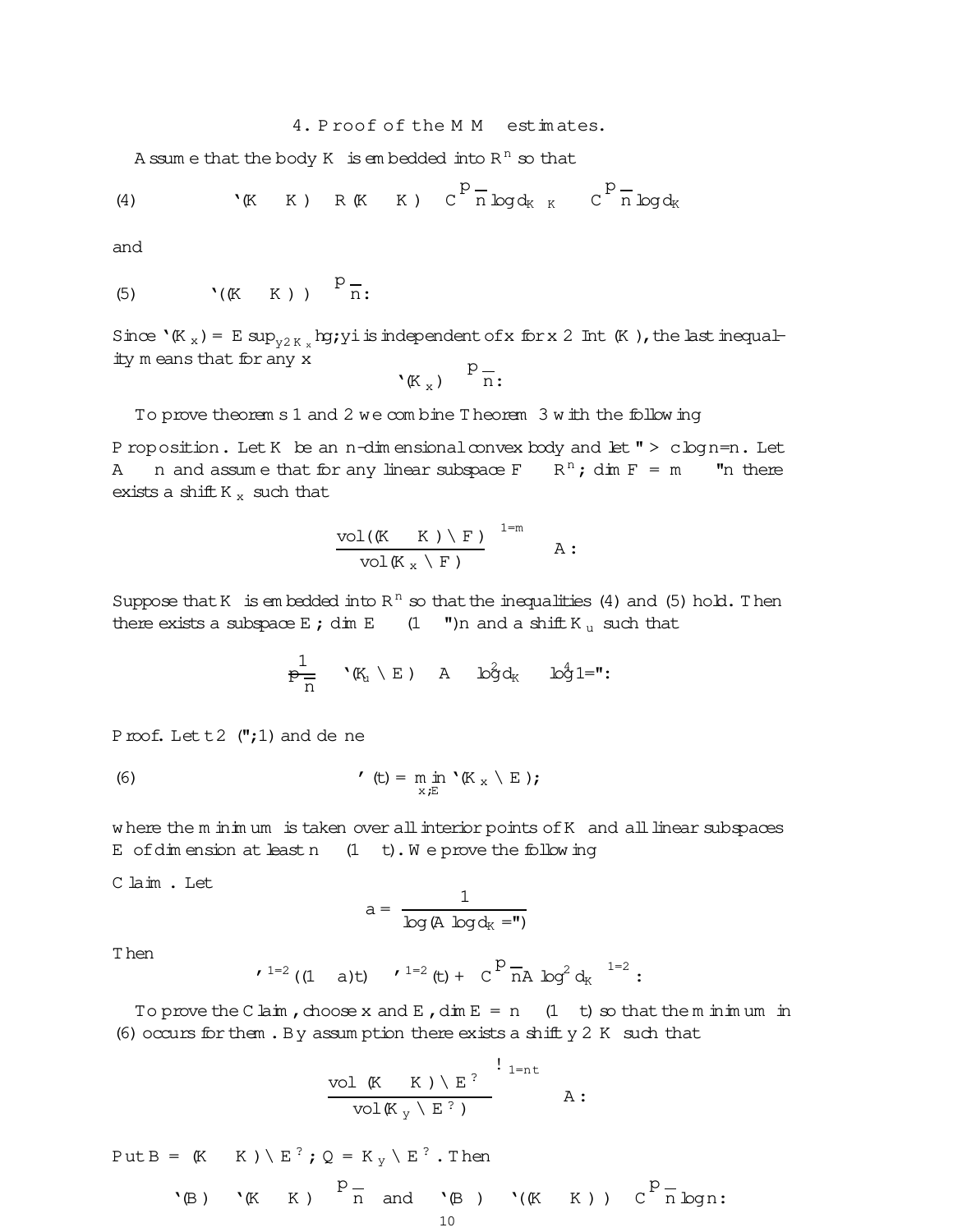Applying Lemma 3 we obtain another shift K  $_{\rm z}$  and a subspace F  $_{\rm E}$   $^{2}$  such that

$$
\begin{array}{cccc}\n\mathbf{R}_z \setminus \mathbf{F} & \mathbf{CA} \log d_Q & \mathbf{B} & \mathbf{CA} \log \mathbf{A} \\
\mathbf{CA} & \log^2 d_K & \mathbf{P}_n \\
\mathbf{CA} & \log^2 d_K & \mathbf{D} \\
\end{array}
$$

H ere

dim F 
$$
\frac{\text{dim } E^?}{\log (A \setminus (B) \setminus (B)) = \text{dim } E^?}
$$
 nt  
\nnt  $\frac{\text{nt}}{\log (A \log d_K =")} = \text{ant:}$ 

Since A 
$$
n
$$
 and  $t > " > c \log n = n$ , we have dim F 1.  
\nFor 2 (0,1) let  $u = x + (1)$  2. Then  $K_u$   $K_x$  and  $K_u$   $(1)$   $K_z$ , so  
\n $(K_u \setminus E)$   $1$   $1(K_x \setminus E) = 1$   $(t)$ 

and

$$
{}^{\backprime}(\mathbb{K}_u \setminus F) \qquad (1 \qquad )^{-1} \text{lk }_x \setminus F \text{)} \qquad (1 \qquad )^{-1} \qquad C \text{ A} \text{ b}^2 \text{d}_K \qquad \frac{P}{n}.
$$

Since

$$
{}^{\backprime}(\mathbb{K}_{\mathfrak{u}}\setminus(E-F))\longrightarrow(\mathbb{K}_{\mathfrak{u}}\setminus E)+{}^{\backprime}(\mathbb{K}_{\mathfrak{u}}\setminus F)
$$

and dim  $(E \ F)$  n(1 t) + atn = n (1 (1 a)t), we have that for any 2 (0;1)

$$
f((1 \t a)t) \t 1 f(t) + (1 \t ) \t 1 C A b g d_K \t P_{n}^{-}.
$$

D enote

(7) 
$$
v = '(t); \t w = CA \log^2 d_K \frac{p}{n}
$$

Choose now  $2(0;1)$  so that

( ) =  ${}^{1}$  v + (1 )  ${}^{1}$  w will be m in im al. For  $_0 = (1$ p  $w =v$ ) = (1  $w =v$ ) we have (8)  $( ) = \binom{8}{1}$ p  $\overline{v}$ + p  $\overline{w}$ )<sup>2</sup>:

Substituting  $(7)$  into  $(8)$ , we get the statem ent of the C laim.

N ow we complete the proof of the Proposition. Iterating the Claim we obtain that for any l

$$
(1 - 2((1 - a)^1)
$$
  $(1 + 1)(C A b2 dK)P  $\frac{1}{n}$ )<sup>1=2</sup>;$ 

provided that  $(1\quad a)^1$  ". Choose lso that  $(1\quad a)^1$  "  $(1\quad a)^{1+1}$ . Then for som e subspace  $E'$ ; dim  $E'$  n(1  $\blacksquare$ ) and for som e shift K<sub>v</sub> we have

$$
{}^{\backprime}K_{v} \setminus E') \qquad (1 \quad a)^{l+1}) \quad C \quad \stackrel{?}{1} \quad (CA \; b\hat{g}d_{K} \quad \stackrel{P}{n}) : \\ 11
$$

 $\sim$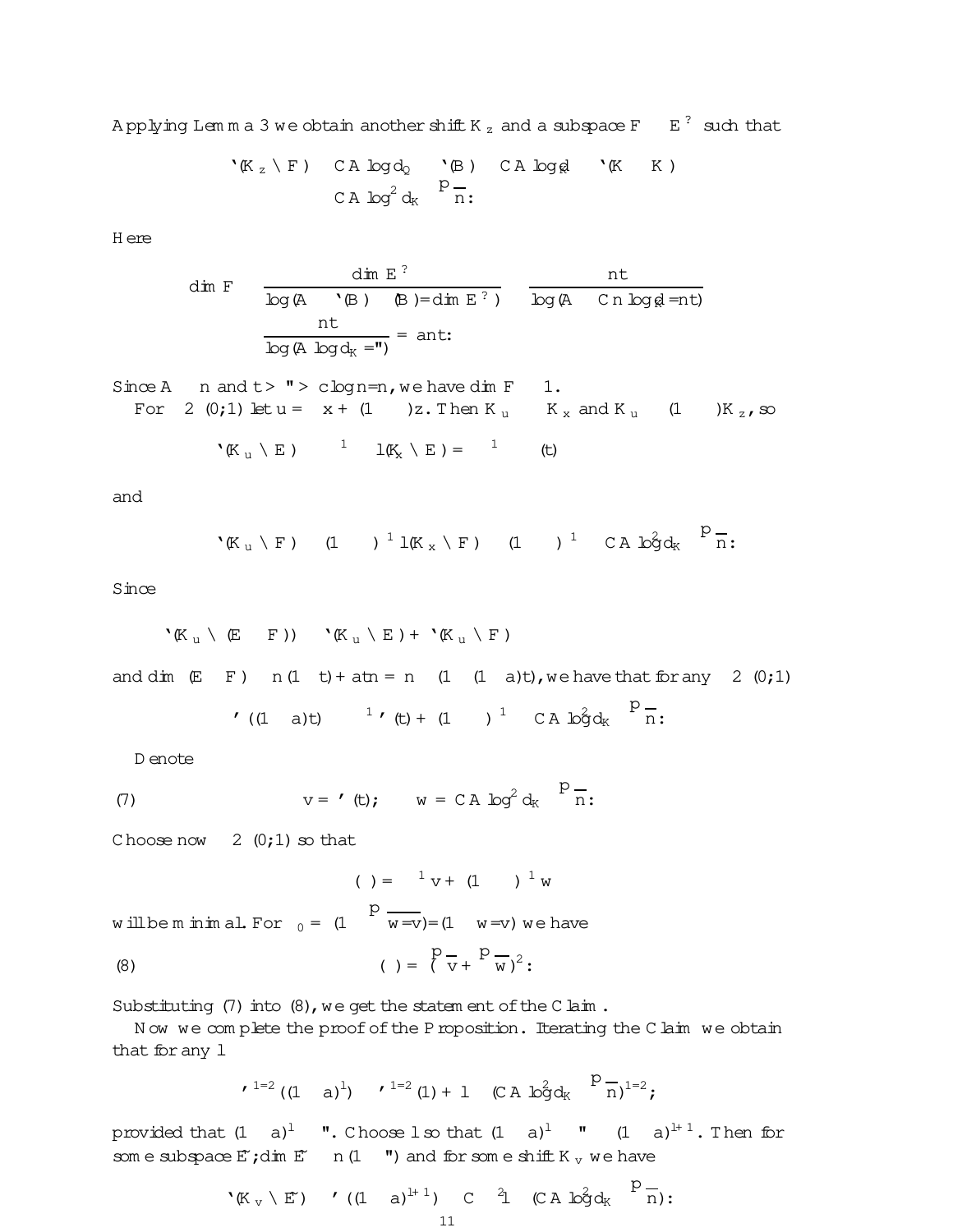Since

l c log1=" log(1 a) C a <sup>1</sup> log1=" C log(A logd<sup>K</sup> ) log<sup>2</sup> 1=";

we have that

$$
\frac{1}{p}\frac{1}{n} \quad \text{``$\mathbb{K}$_v \setminus E$''$)\quad A \quad \log \text{gl} \quad \log \text{fl} = \text{''}:
$$

Proof of Theorem 1. We shall combine Theorem 3 and the Proposition. By Theorem 3 for any m n and any m -dim ensional subspace F there exists a shift K  $_{x}$ such that

$$
\frac{\text{vol}(\mathbb{K} \quad \mathbb{K} ) \setminus \mathbb{F})}{\text{vol}(\mathbb{K} \times \mathbb{K} )} \xrightarrow{1=m} C \frac{n}{m}:
$$

So, by the P roposition, there exists a subspace E; dim E (1 ")n and a shift K u such that

$$
\frac{1}{p-1} \cdot (K_u \setminus E) \quad \text{if} \quad 1 \quad \log^2 d_K \quad \log^{4} \quad 1 \quad \text{if} \quad 1 \quad \log^2 d_K:
$$

We shall show that the point u can be chosen independently of the dim ension.

For 1 l L =  $\log_2 n$  put  $\mathbf{v}_1 = 2^{-1}$ . O bviously, it is enough to prove T heorem 1 for " =  $"_1; l = 1; ...; L$ . By the Proposition we can nd a shift K<sub>u</sub> and a subspace E<sub>1</sub>; dim E<sub>1</sub> (1  $2^{-1}$ )n such that

$$
\frac{1}{P-}\prime(K_{u_1}\setminus E_1) \quad 2^1 \quad \text{log}d_K:
$$

De ne

$$
v=\ \frac{1}{s}\sum_{l^=1}^{X^L}\frac{u_1}{l^2}\textbf{;}
$$

where  $s = \begin{bmatrix} P & L \\ L & L \end{bmatrix}$   $1 = 1^2$ . Then v 2 K . The same argum ent as before yields that for any l

$$
\frac{1}{p-} \, {}^\backprime \! \mathbb{K}_v \setminus E_1) \quad l^2 \quad \, \textcolor{red}{\dot{2}} \quad \, \textcolor{red}{\dot{b_3}} \textcolor{blue}{d_K} \quad \, \textcolor{red}{2^1} \quad \, \textcolor{red}{\dot{b_3}} \textcolor{blue}{d_K} \, : \,
$$

Proof of Theorem 2. We shalluse C orollary 1 to estimate the sections of the difference body. For any linear subspace  $F$   $\overline{R}^n$  there exists a shift K<sub>x</sub> such that

$$
\frac{\text{vol}(\mathbb{K} \quad \mathbb{K} ) \setminus \mathbb{F})}{\text{vol}(\mathbb{K}_x \setminus \mathbb{F})} \qquad \text{and} \qquad A = C n^{1=3};
$$

A pplying the P roposition with  $" = C log n = n$ , we can nd a subspace E; dim E (1  $\blacksquare$ )n and a shift K<sub>u</sub> such that

$$
\tfrac{1}{p-} \cdot \text{K}_u \setminus E \text{ ) } n^{1-3} \log^6 d_K \quad n^{1-3} \colon
$$

Let F =  $E^2$  . Then dim F = C logn and by Lemma 4 there exists a shift K  $_v$  such that

$$
{}^{\bullet}K_{v} \setminus F) \qquad (C \log n)^{2} \qquad {}^{\bullet}K \qquad K \qquad (C \log n)^{2} \qquad C \frac{p}{n} \qquad \log n \qquad P \frac{1}{n}.
$$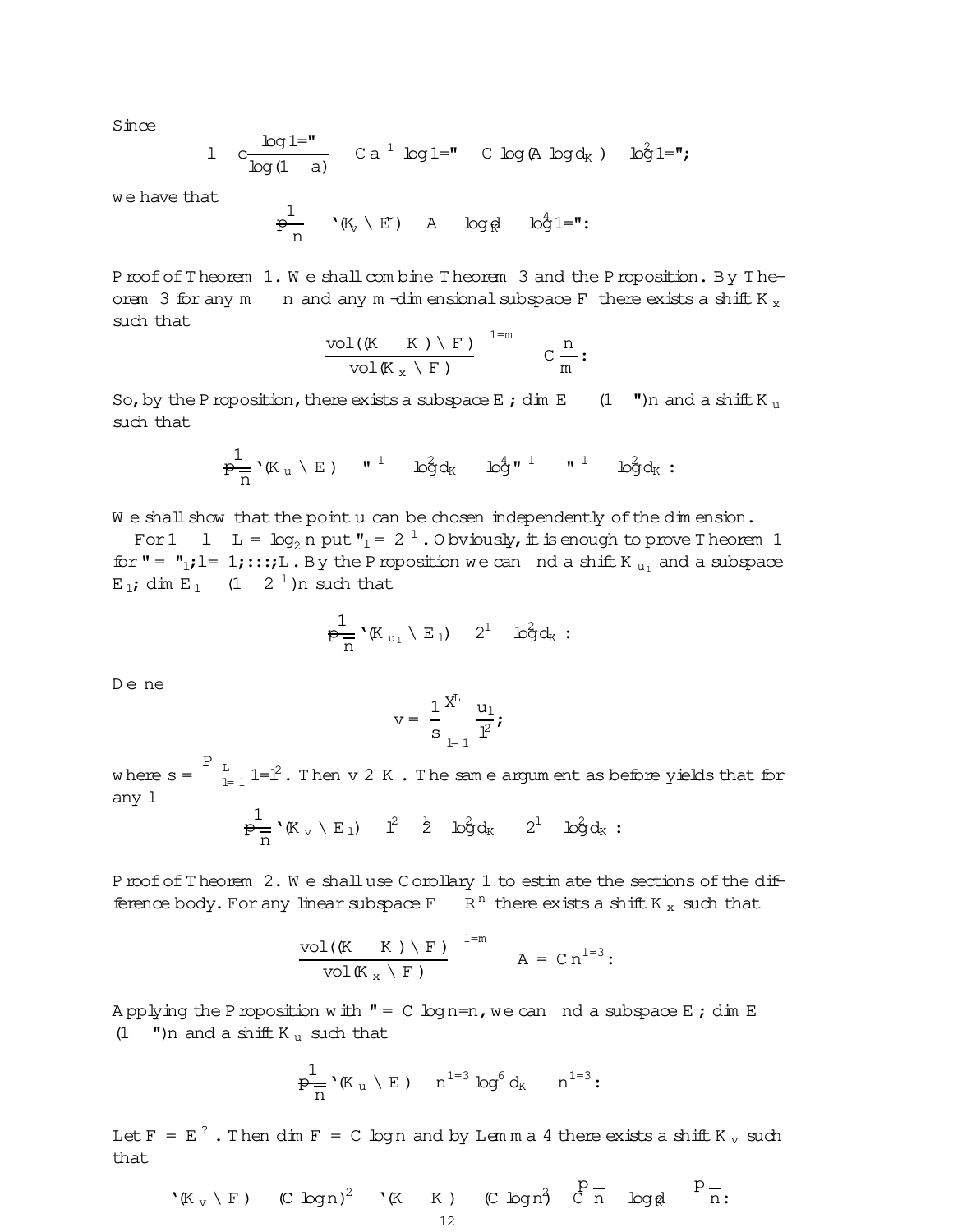Put  $w = (u + v) = 2$ . Then

$$
\mathbf{C}(\mathbb{K}_{w}) \qquad \mathbf{C}(\mathbb{K}_{w} \setminus \mathbb{E}) + \mathbf{C}(\mathbb{K}_{w} \setminus \mathbb{F}) \qquad 2 \mathbf{C}(\mathbb{K}_{u} \setminus \mathbb{E}) + 2 \mathbf{C}(\mathbb{K}_{v} \setminus \mathbb{F}) \qquad n^{5=6} + n^{1=2} \qquad n^{5=6}
$$

Since

$$
P_{\mathbb{K}_w} = P_{\mathbb{K}} \quad \text{on} \quad P_{\overline{n}};
$$

this com pletes the proofofT heorem 2.

The proof of Theorem 4 follow sclosely the standard iteration argum ent  $[P,Chap$ ter  $8$ ], so we shall only sketch it.

Proof of Theorem 4 (Sketch). There exists a linear operator T  $\,$  : R<sup>n</sup>  $\,$  R<sup>n</sup> and a point x 2  $R<sup>n</sup>$  such that the body TK + x satis es the estimates of Theorem 1. O bviously, it is enough to prove Theorem 4 for TK instead of K, so we shall assum e that  $T = id$ .

Let Q<sub>x</sub> be the orthogonalprojection w ith K erQ<sub>x</sub> = span(x). Notice that it is enough to construct a projection of a section through 0 of the body  $K = Q_xK$ . For this body we have

$$
M(K) \quad 2M(K) \quad 2
$$

and for any  $" > 0$  there exists a linear subspace E of dim ension at least  $(1 \t"')n$ such that

$$
M(K \setminus E) \quad \frac{1}{\pi} \log d_K:
$$

It follows from  $[P,$  Theorem 5.8] that there exists a linear subspace V E of dim ension bigger than (1 2")n such that

(9) 
$$
K \setminus V
$$
  $(K \setminus K) \setminus V$   $(E_2^T \setminus V)$ ;

w here

$$
= \frac{C}{\pi i = 2} M \quad (K \quad K) \quad \frac{C^0}{\pi i = 2} M \quad (K) \quad \frac{C^{\omega}}{\pi i = 2}:
$$

Applying  $[P,$  Theorem 5.8] again, we show that there exists a further subspace W V such that dim  $W > (1 \ 3")n$  and

(10) 
$$
P_W (K \setminus V) P_W ((K \setminus (K)) \setminus V) \qquad \stackrel{1}{\longrightarrow} (\underline{B}_2^n \setminus W);
$$

w here

$$
= \ \frac{C}{\mathfrak{n} \, 1\! =\! 2} M \ \ (\mathbb{K} \ \setminus \ (\ \ \mathbb{K} \ \ )) \quad \ \frac{C}{\mathfrak{n} \, 1\! =\! 2} M \ \ (\mathbb{K} \ \ ) \quad \ \frac{1}{\mathfrak{n} \, 3\! =\! 2} \ \log d_{\mathbb{K}} \ \ \mathbf{:}
$$

Finally, it follow s from  $(9)$  and  $(10)$  that

$$
d_{P_W} (K \setminus V) = \frac{1}{\pi^2} \log d_K :
$$

Theorem 4 follows now from M ilm an's iteration argum ent sim ilar to  $P$ , Lem m as 8.5 and 8.6].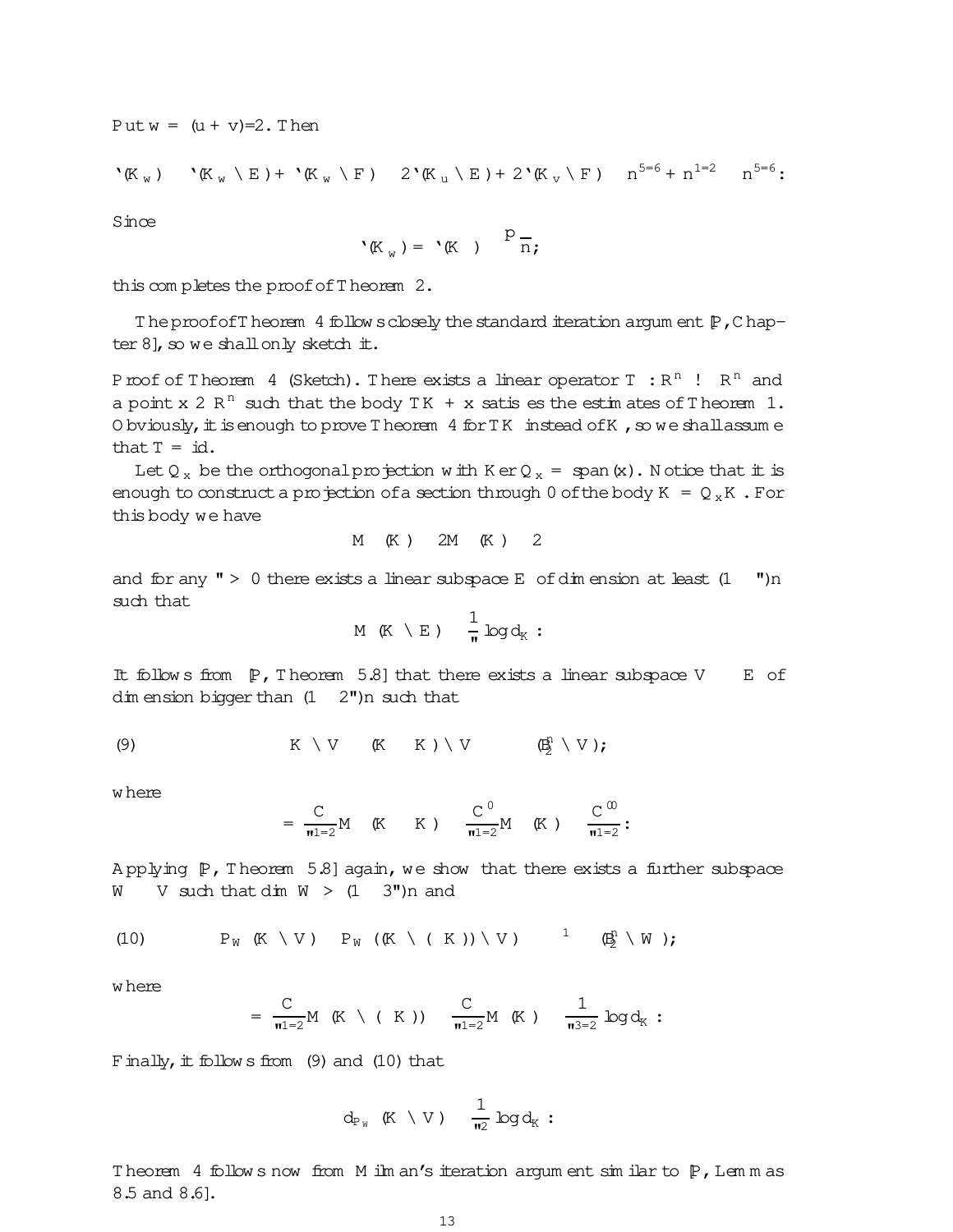## 5. D istances betw een convex bodies.

We shall use the follow ing T heorem due to Benyam iny and G ordon  $[**B** - **G**].$ Theorem 6. Let K and D be n-dim ensional convex bodies. then

$$
d(K;D) \quad \frac{C}{n} \quad \text{kid}: B_2^n ! K k \quad \text{'D}) + \text{kid}: B_2^n ! D k \quad \text{'K})
$$
\n
$$
\text{kid}: B_2^n ! D k \quad \text{'K}) + \text{ kid}: B_2^n ! K k \quad \text{'D}) :
$$

N otice that although T heorem 6 was proved under the assum ption that the bodies K and  $D$  are symmetric, the same proof works for general convex bodies.

By a standard contraction argum ent

$$
\text{kid}:B_2^n:~K~k~~`(K);
$$

so by T heorem 2 we have

$$
d(K,D) \quad \frac{C}{n} \quad \ ^{\backprime}(K) \ ^{\backprime}(\mathbb{D}) \quad \ ^{\backprime}(\mathbb{D}) \ ^{\backprime}(K) :
$$

H owever com bining this approach w ith a result of Banasczyk, Litvak, Pajor and Szarek  $\beta$ -L-P-S, Proposition 3.1 and R em ark 3.2] (see also  $\beta$  ]), we obtain a better estim ate. M ore precisely, we need the following

Theorem 7. Let K be an n-dimensional convex body and let B $_2^{\mathrm{n}}$  be the ellipsoid ofm axim alvolum e inscribed in K . Then

$$
\cdot_{(\text{K})}\quad\text{c}\,\text{n}^{\text{p}}\,\overline{\text{log}\,\text{n}}\,:
$$

ProofofTheorem 5. Let  $W = max M$  (K)M (K); M (D)M (D). It is enough to prove that

$$
d(K;D)
$$
 Cn  $\overline{p}$   $\overline{logn}$  W:

A ssum e that the body K is embedded into  $R^n$  so that

$$
\ ^{\backprime }(\!K\! \;)\! \overset{p-}{n}\;\;\text{end}\ \ \, \mathbf{\ ^{\backprime }}(\!K\! \;)\! \overset{p-}{n}\;\;\mathbf{\ ^{\backprime }}\;\mathbf{\ ^{\backprime }}\;:\!
$$

Let S be a linear operator w hich m aps the ellipsoid of m axim alvolum e inscribed in K onto  $B_2^n$ . Put

$$
T = id + \frac{W}{n \log n}S:
$$

T hen

(11) 
$$
kid:B_2^n
$$
! TKk  $id:B_2^n$ !  $p\frac{W}{n \log n}SK$   $\frac{P \frac{N}{n \log n}}{W}$ :

A lso we have

(12) 
$$
\mathbf{C}(\mathbb{T}K) \quad \mathbf{C}(K) \quad \mathbb{P} \frac{1}{n}
$$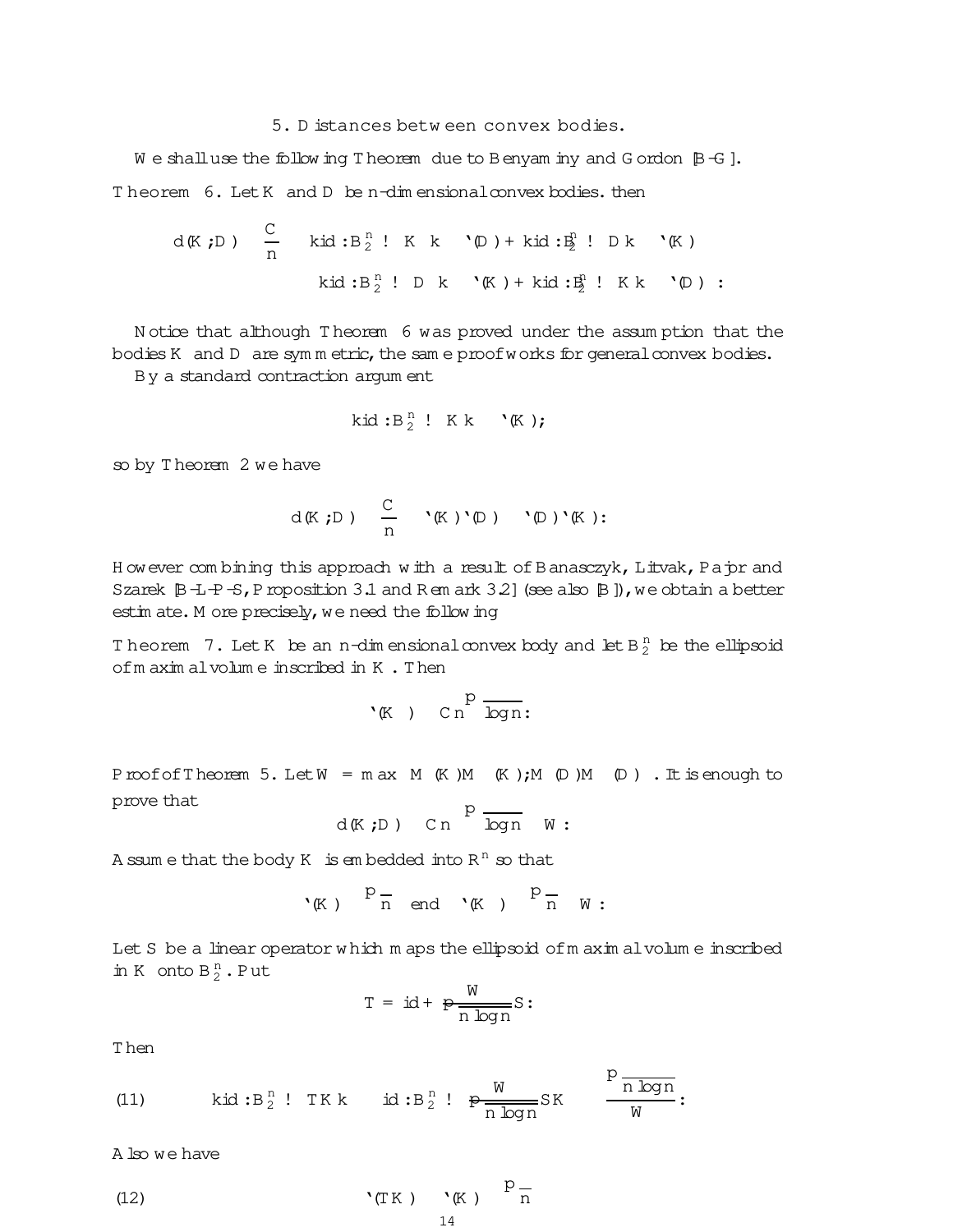and by T heorem 7

(13)  
\n
$$
{}^{(T K)} = {}^{(T K)} + {}^{(T K)} + \frac{W}{n \log n} \qquad (S K))
$$
\n
$$
P_{\overline{n}} = W + P \frac{W}{n \log n} \qquad C \overline{n} \log n \qquad C \overline{P}_{\overline{n}} = W:
$$

By the contraction argum ent

(14) 
$$
kid:B_2^n
$$
! (TK) k'((TK))  $C^p \overline{n} w$ :

Sim ilarly, there exists an embedding  $U$  of  $D$  into  $R<sup>n</sup>$  such that

$$
kd:B_2^n: (UD) k \frac{P \frac{1}{n \log n}}{W}; \qquad ((UD)) P \frac{1}{n}
$$

and

$$
\text{kid}: \text{B}_2^n : \text{ UDR } (\text{UD}) \text{ C}^p \text{ in } \text{W}:
$$

Substituting these estim ates and  $(11)$  {  $(14)$  into T heorem 6 we obtain the statem ent ofT heorem 5.

R eferences.

- [B] F.Barthe,A n extrem alproperty ofthe m ean w idth ofthe sim plex,M ath.A nn. 310 (1998),no. 4,685{693.
- [BG ] Y .Benyam ini,Y .G ordon,Random factorization of operators between Banach spaces, J.A nalyse M ath. 39 (1981), 45-74.
- [B-L-P-S] W. Banaszczyk, A. Litvak, A. Pajor and S. Szarek, The atness theorem for non { sym m etric convex bodies via the local theory of B anach spaces, P reprint.
	- [G l] E.G luskin,The diam eter of the M inkowski com pactum is approxim ately equal to n, Funct. A nal., A ppl. 15 (1981), 72-73. (in Russian).
	- [L] M . Lassak, A pproxim ation of convex bodies by centrally symm etric bodies, G eom. D edicata 72 (1998), no. 1, 63{68.
	- [L-T -J] A .Litvak,N .Tom czak-Jaegerm ann,Random aspectsofhigh-dim ensionalconvex bodies,preprint.
		- $[M -P] V$ .D.M ilm an and A.Pajor, Entropy and asym ptotic geom etry of non-symm etric convex bodies, preprint.
		- [M -S] V .D .M ilm an and G .Schechtm an,A sym ptotyc Theory of Finite D im ensional N orm ed Spaces, Lecture N otes in M ath, 1200, 1986.
			- [P] G .Pisier,The volum e ofconvex bodies and Banach space geom etry,C am bridge Tracts in M athem atics 94, 1989.
			- [Pa] O . Palm on, The only convex body with extrem al distance from the ball is the sim plex, Israel J. of M ath., 79 (1993).
		- [R -S] C .A .R ogers and G .C .Shephard,The di erence body ofa convex body,A rch. M ath. 8 (1957), 220{233.